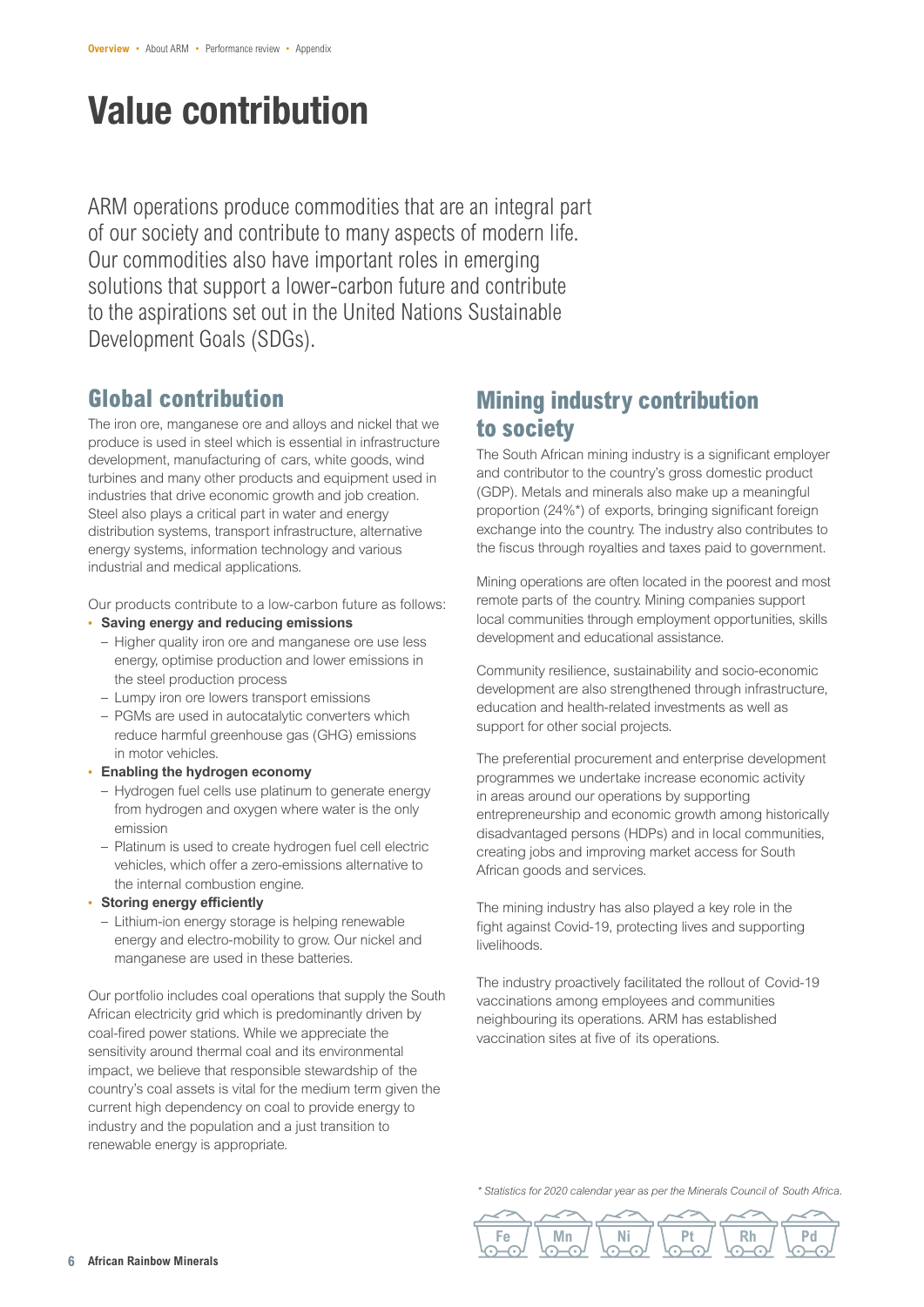# Value created and distributed

The value created by our activities is distributed to a range of stakeholders. In F2021, ARM distributed R30.2 billion in financial value (F2020: R14.5 billion) as illustrated below.



paid as taxes and royalties

**R58 billion paid in procurement.**  Preferential procurement at the operations aim to increase procurement of goods and services from HDSA, women and youthowned companies

**POVERTY ZERO**

**HUNGER GOOD HEALTH**

**AND WELL-BEING QUALITY**

**EDUCATION GENDER**

invested in

community development bursaries provided

> Providing employment for **20 928 employees and contractors** (at 30 June 2021)

to employees as salaries, wages and **benefits** 

Improved HDP representation in management from **53% in F2016 to 68% in F2021**

training initiatives to improve the skills of employees

Provided adult education and training to **555** employees and **1 324** community members at ARM facilities, increasing their confidence and employability



**EQUALITY CLEAN WATER AND SANITATION**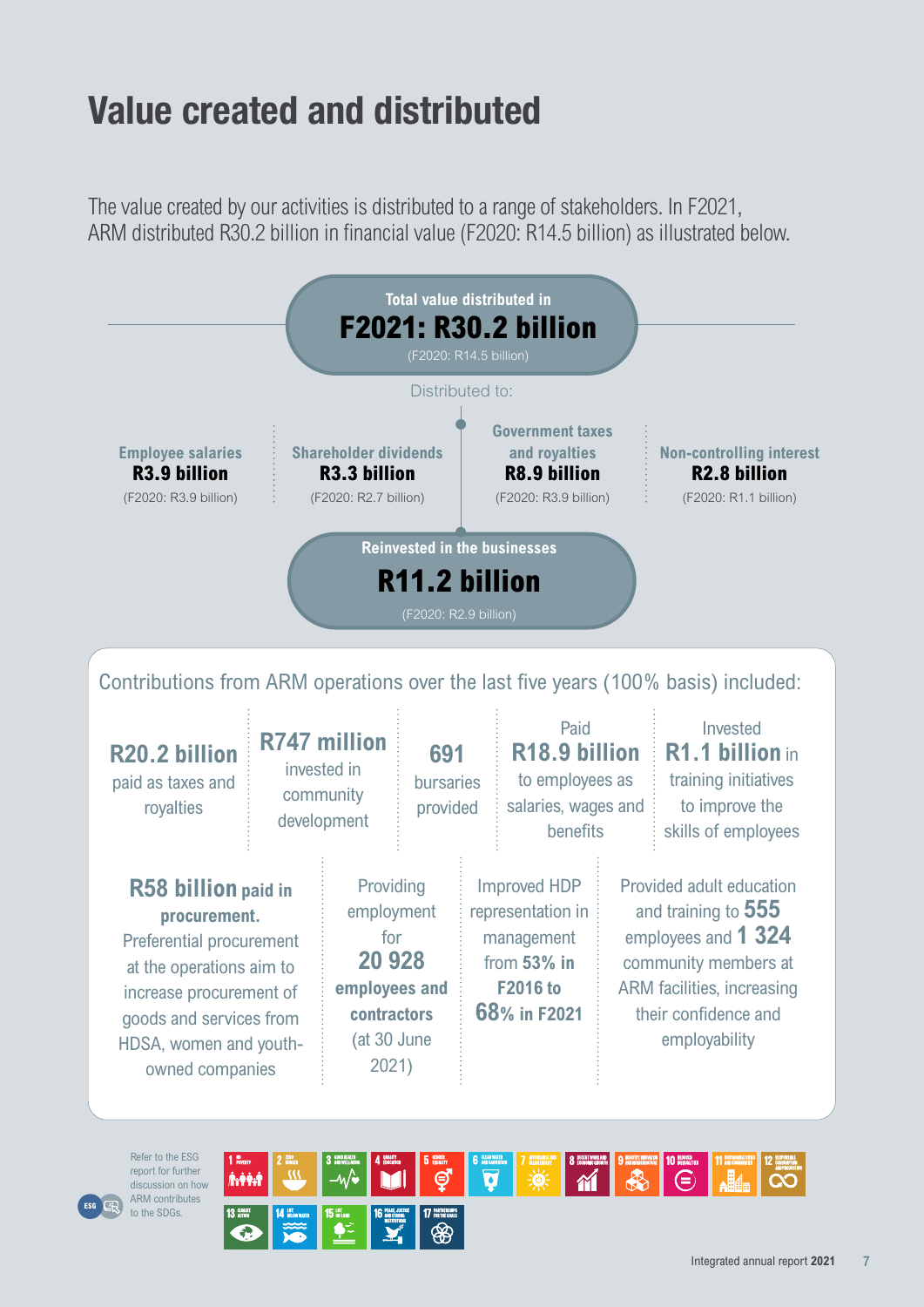# Business model

# **Impacts of operating environment**

- **Macro-economic factors**
- **Regulatory environment**
- **Commodity pricing, supply and demand**
- **Environmental stewardship**
- **Technology and information**
- **Stakeholders**



## **What differentiates ARM**

# Diversified portfolio of key commodities

#### **Strategic pillars**

- **Operate our portfolio of assets safely, responsibly and efficiently**
- **Allocate capital to valuecreating investments**
- **Focus on value-enhancing and integrated growth**



### **Inputs – our capitals**

#### **People (human)**

- **• Experienced leadership**
- **• Skilled workforce**
- **• Training and development**
- **• Employee relations**
- **• Ethical, equitable practices and fair pay**

#### **Financial**

- **Operating cash flow**
- **• Debt funding**
- **• Equity funding**

#### **Manufactured**

- **• Mining rights and exploration**
- **• Mineral Reserves**
- **• Plant, property and equipment**
- **• Utilities**

#### **Social and relationship**

- **• Social licence to operate**
- **• Human rights and ethics**
- **• Organised labour**
- **• Community relations**
- **• Regulatory relations**

#### **Natural**

- **Natural resources (energy, water, land and biodiversity)**
- **• Mineral Resources and Mineral Reserves**

#### **Innovation (intellectual)**

- **Knowledge, experience and expertise**
- **• IT systems**
- **• Risk management processes**
- **• Research and development**







**PROCESS** 







EXTRACT

EXPLORE